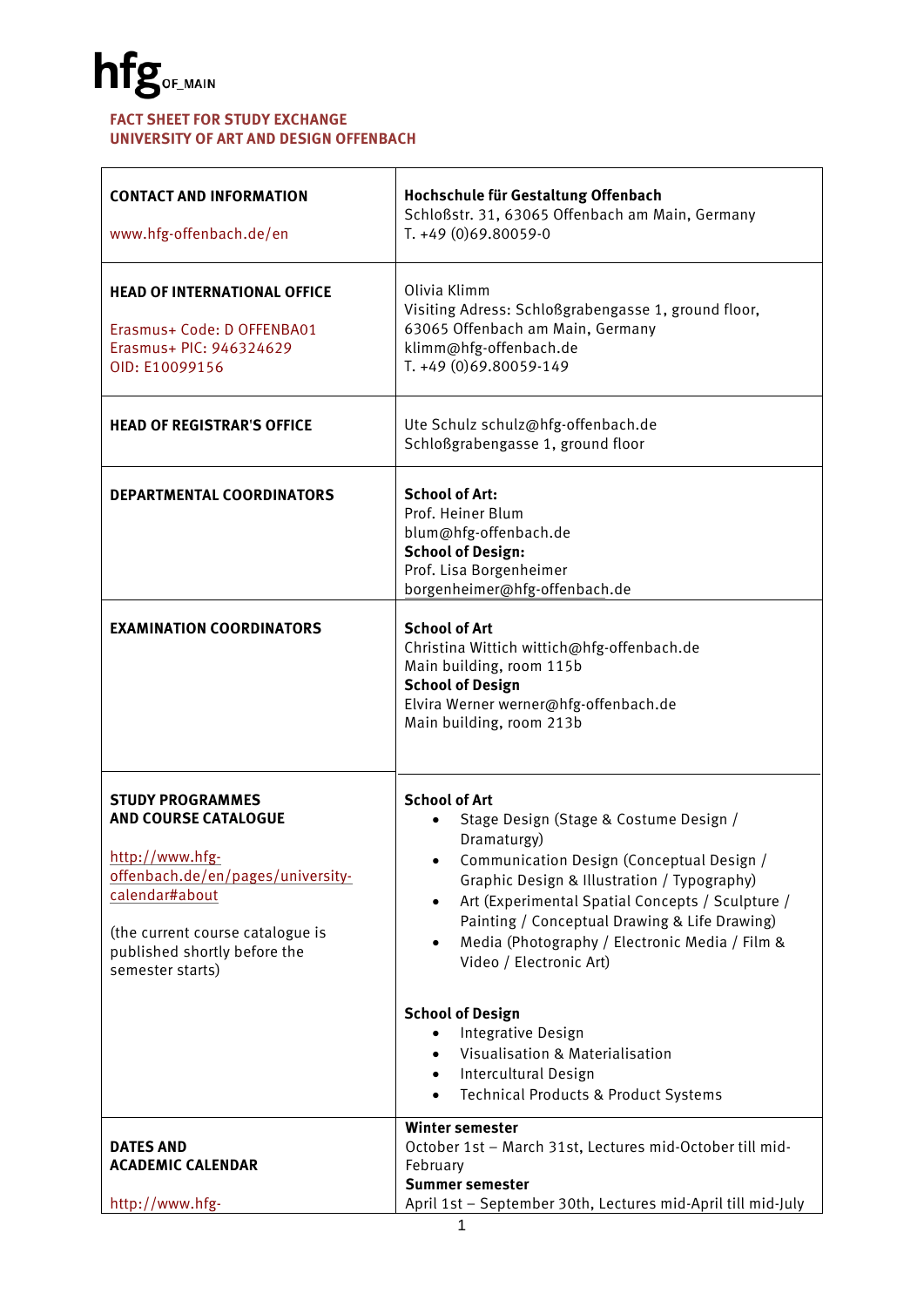| offenbach.de/en/pages/university-<br>calendar#key-dates                                                                                          | <b>Application deadlines</b><br>for winter semester: May 15th<br>for summer semester: November 15th                                                                                                                                                                                                                                                                                                                                                                                                                                                                                                                                                                   |
|--------------------------------------------------------------------------------------------------------------------------------------------------|-----------------------------------------------------------------------------------------------------------------------------------------------------------------------------------------------------------------------------------------------------------------------------------------------------------------------------------------------------------------------------------------------------------------------------------------------------------------------------------------------------------------------------------------------------------------------------------------------------------------------------------------------------------------------|
| <b>APPLICATION PROCEDURE &amp;</b><br><b>SELECTION PROCESS</b><br>www.hfg-<br>offenbach.de/en/pages/international-<br>exchange#incoming-students | 1. Nomination of student(s) by the home university.<br>2.1. Completion of the student application form.<br>2.2. This form has to be sent to klimm@hfg-offenbach.de.<br>3. Students receive an e-mail including an upload link for<br>the following application documents: letter of motivation,<br>CV, copy of passport, copy of university entrance<br>qualification (such as a-level, high school diploma),<br>transcript of records and portfolio.<br>Selection of exchange students is made mainly on the basis<br>of the submitted portfolio. There is no automatic<br>acceptance of nominated students. Admission notice will<br>be issued by July/January.     |
| <b>ORIENTATION WEEK</b><br>(O-WEEK)                                                                                                              | The International Office organises various events shortly<br>before and after the beginning of the semester: a guided<br>tour through Offenbach and the campus, a get together<br>and a meeting with the professors (to talk about the choice<br>of<br>courses).<br>Design students have to attend a workshop. Details will be<br>sent to students after admission notice. All meetings are<br>compulsory!                                                                                                                                                                                                                                                            |
| <b>LANGUAGE REQUIREMENTS</b><br><b>FOR EXCHANGE STUDENTS</b>                                                                                     | We expect a good command of English that enables<br>incoming students to communicate well at an academic<br>level. We also strongly recommend acquiring a basic<br>knowledge of German as it is the primary language of<br>instruction.                                                                                                                                                                                                                                                                                                                                                                                                                               |
| <b>GRADING SYSTEM &amp;</b><br><b>TRANSCRIPT OF RECORDS</b>                                                                                      | <b>Grade System Description used at HfG</b><br>sehr gut<br>$1,0 =$ very good<br>sehr gut, minus<br>$1,3 =$ very good, minus<br>gut, plus<br>$1,7 =$ good plus<br>good<br>$2,0=$<br>gut<br>gut, minus<br>$2,3 =$<br>good, minus<br>befriedigend, plus<br>$2,7 =$<br>satisfactory, plus<br>befriedigend<br>$3,0=$<br>satisfactory<br>befriedigend, minus $3,3 =$ satisfactory, minus<br>ausreichend, plus<br>$3,7 =$ sufficient, plus<br>ausreichend<br>$4,0 =$ sufficient<br>$5,0 =$ non-sufficient /fail<br>nicht ausreichend<br>After the end of the lecture period a Transcript of Records<br>can be issued by the Examination Coordinators on<br>students' demand. |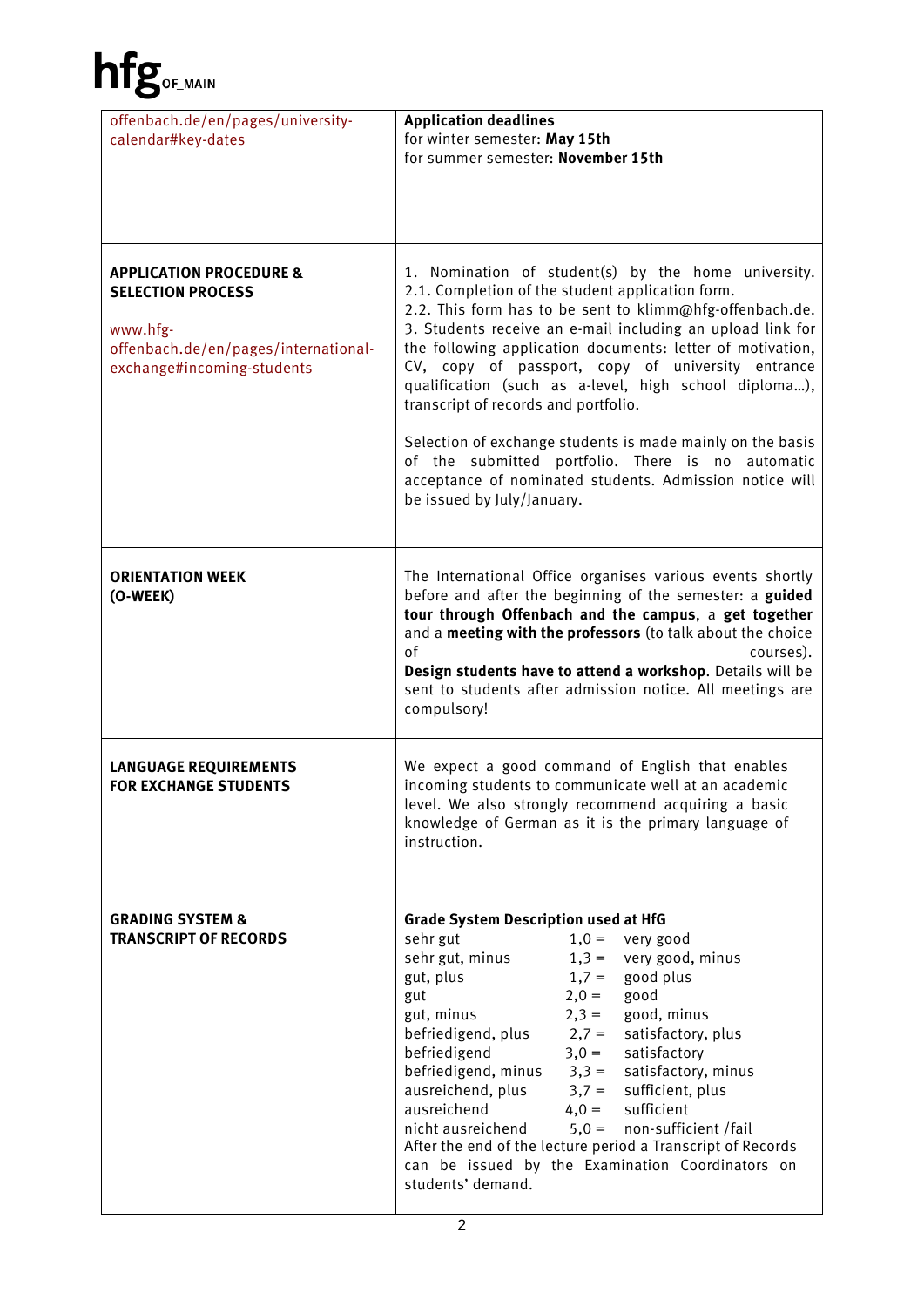| <b>HEALTH INSURANCE</b>          | For students to be enrolled at HfG, they must provide<br>proof of sufficient health insurance cover for the duration<br>of their stay at HfG. Whether their existing health<br>insurance meets the requirements is assessed by a<br>German statutory health insurance - and not by HfG nor<br>by the existing health care provider! Students are then<br>either provided with an exemption or they have to take<br>out a German statutory student health care insurance (at<br>a rate of around 120 euros per month). The latter<br>automatically applies to all students resident in non-EU<br>countries. More information is provided after admission. |
|----------------------------------|----------------------------------------------------------------------------------------------------------------------------------------------------------------------------------------------------------------------------------------------------------------------------------------------------------------------------------------------------------------------------------------------------------------------------------------------------------------------------------------------------------------------------------------------------------------------------------------------------------------------------------------------------------|
| <b>ACCOMMODATION AND HOUSING</b> | Housing in Offenbach/Frankfurt is costly. Rooms in a<br>shared private flat start from 350 and go up to 600 euros<br>and a deposit fee (at 1 to 3 times the monthly rent) has to<br>be paid in advance. HfG has reserved a limited number of<br>rooms in the student residences of Frankfurt. Students can<br>apply by contacting klimm@hfg-offenbach.de.                                                                                                                                                                                                                                                                                                |
| <b>FEES</b>                      | Semester fees are no tuition fees, but a contribution to<br>facilities the student will be using, e.g. canteen, student<br>representative body, sports programme and public<br>transport.                                                                                                                                                                                                                                                                                                                                                                                                                                                                |

| <b>OPENING A BANK ACCOUNT IN</b><br><b>GERMANY</b> | Having a bank account in Germany is important especially<br>for non-EU citizens. With a German bank account, you can<br>withdraw money free of charge from cash machines in<br>Germany, make payments electronically and set up<br>debit orders for regular payments - like rent, health<br>insurance or telephone bills. If you get a scholarship from<br>HfG, you will usually need a German account to<br>receive your stipends. There are numerous commercial<br>and savings banks which operate branches in cities<br>throughout Germany. There are also a number of banks<br>which offer the most common services online only. When<br>opening a bank account you should make sure that the<br>bank is a national or direct bank. To open an account,<br>usually asked to present the following<br>are<br>vou |
|----------------------------------------------------|---------------------------------------------------------------------------------------------------------------------------------------------------------------------------------------------------------------------------------------------------------------------------------------------------------------------------------------------------------------------------------------------------------------------------------------------------------------------------------------------------------------------------------------------------------------------------------------------------------------------------------------------------------------------------------------------------------------------------------------------------------------------------------------------------------------------|
|                                                    | documents:                                                                                                                                                                                                                                                                                                                                                                                                                                                                                                                                                                                                                                                                                                                                                                                                          |
|                                                    | Passport or personal identification card,<br>Student ID or certificate of enrolment of the<br>$\bigcirc$<br>German university.                                                                                                                                                                                                                                                                                                                                                                                                                                                                                                                                                                                                                                                                                      |